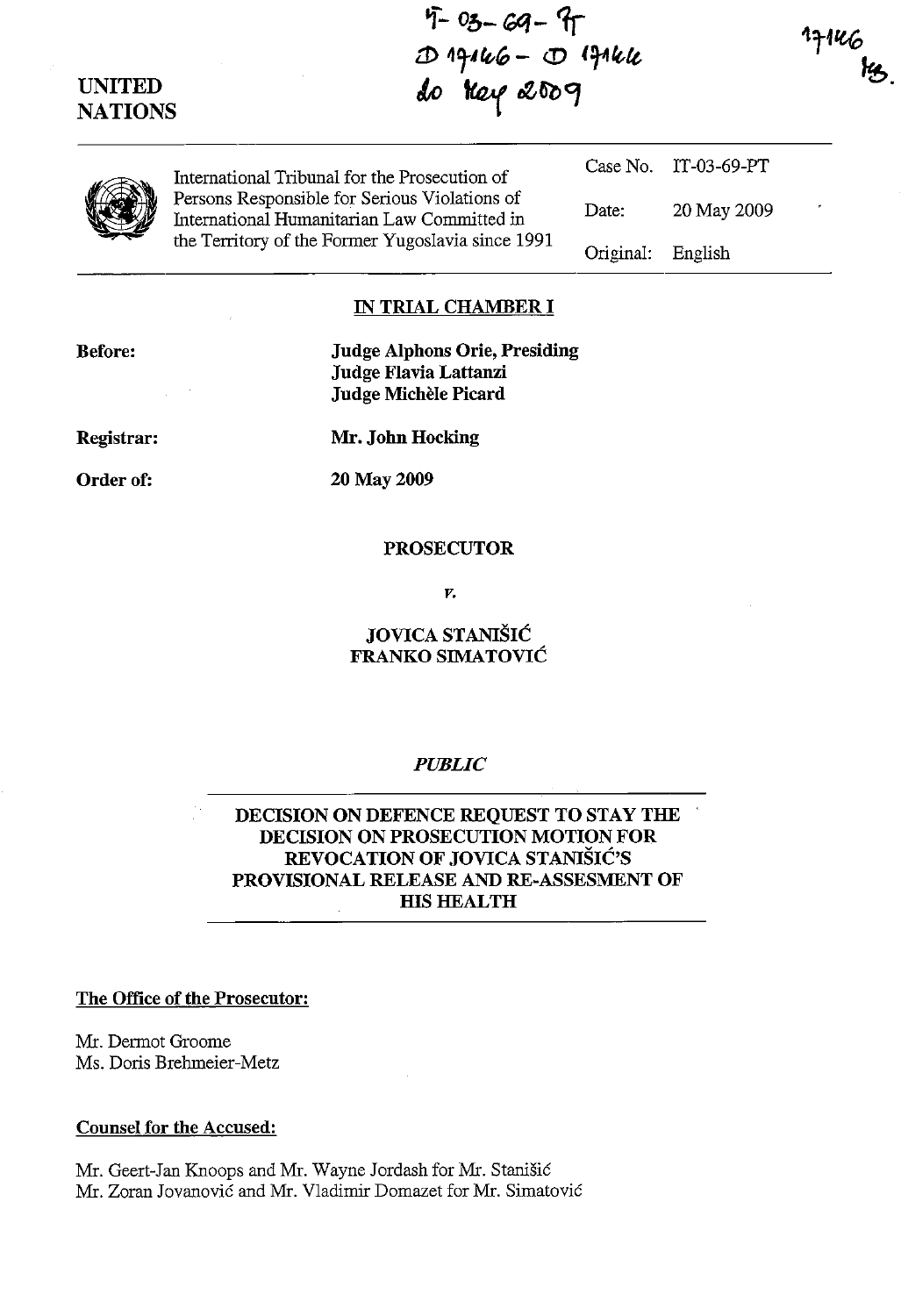**TRIAL CHAMBER I** ("Trial Chamber") of the International Tribunal for the Prosecution of Persons Responsible for Serious Violations of International Humanitarian Law Committed in the Territory of the former Yugoslavia since 1991 ("Tribunal");

**BEING SEIZED** of the "Defence Request for Certification to Appeal the Trial Chamber's Decision on Prosecution Motion for Revocation of Jovica Stanišić's Provisional Release and Re-Assessment of his Health" filed by the Stanišić Defence on l May *2009* ("Motion"), whereby it seeks *inter alia* staying of the "Decision on Prosecution Motion for Revocation of Jovica Stanišić's Provisional Release and Re-Assessment of his Health" ("24 April Decision");<sup>1</sup>

**NOTING** that the issue of certification to appeal the 24 April Decision will be dealt with in a separate decision;

**NOTING** that the Stanišić Defence submits that the 24 April Decision contradicts the medical evidence, which suggests that Mr. Stanišić psychiatric condition has deteriorated since June *2008*  and that a medical diagnosis of fitness and effective participation in trial is not possible at this time without further clinical observation;<sup>2</sup>

**NOTING** that the Stanišić Defence further submits that the decision to revoke Mr. Stanišić's provisional release and return him to a non-clinical and isolating environment, in light of the recent medical reports concerning Mr. Stanišić's health, should be examined by the Appeals Chamber immediately and that Mr. Stanišić should be allowed to continue with his treatment;<sup>3</sup>

**NOTING** that the Stanišić Defence concludes that the 24 April Decision is likely to cause "further deterioration to the Accused's health  $-$  making a trial, fair or otherwise, impossible";<sup>4</sup>

**CONSIDERING** that the pre-trial conference in the present case is scheduled to take place on 2 June *2009;5* 

**FINDING** that the Stanišić Defence fails to substantiate why the "exceptional, unusual and highly controversial" character of the matters under consideration, in the context of its submissions, would in itself warrant a stay of the 24 April Decision;

<sup>l</sup>Motion, paras 13-14.

<sup>2</sup> Motion, para. 9. See also Motion, paras 7-8.

 $3$  Motion, paras 11-12.

<sup>4</sup> Motion, para. 12.

<sup>5</sup> Status Conference, 12 May 2009, T. 1348-1349, 1368.